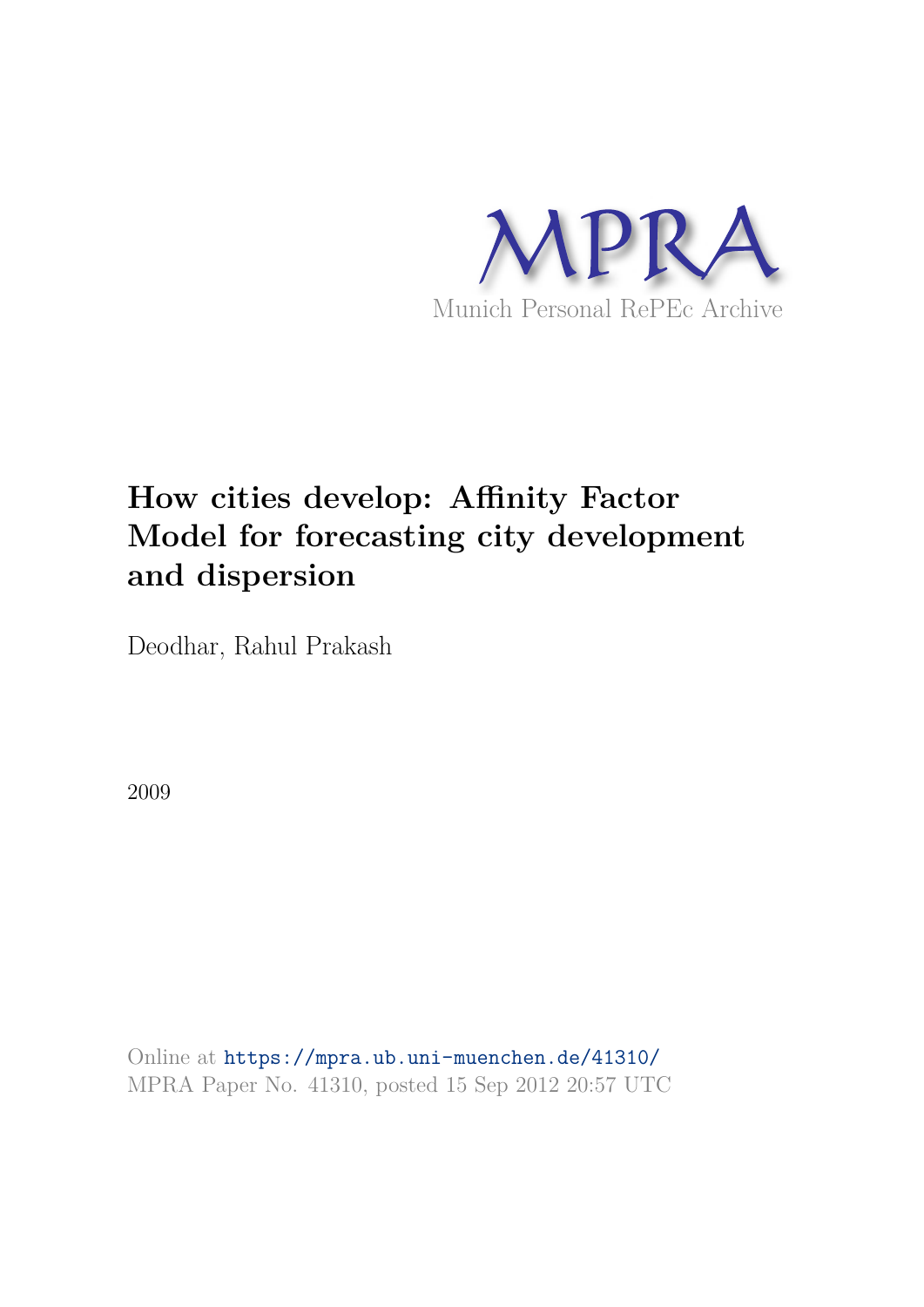<sup>Oct</sup> 09

# How Cities Develop?

# Rahul
Deodhar

This paper discusses the principles that determine firstly how cities evolve over seven phases in what I call the Affinity Factor model. Secondly, we see how Affinity Factor model may
help
understand
how
development
spreads
or
distributes
within
the
city.
We
observe how these principles impact selection of office location and how we can predict the future of
 developing
 business
 districts.
 We
 try
 to
 understand
 how
 house
 prices
 get
 influenced. Finally, based on the principles discussed, we try to work out a possible township model.

#### **R A H U L 
 D E O D H A R**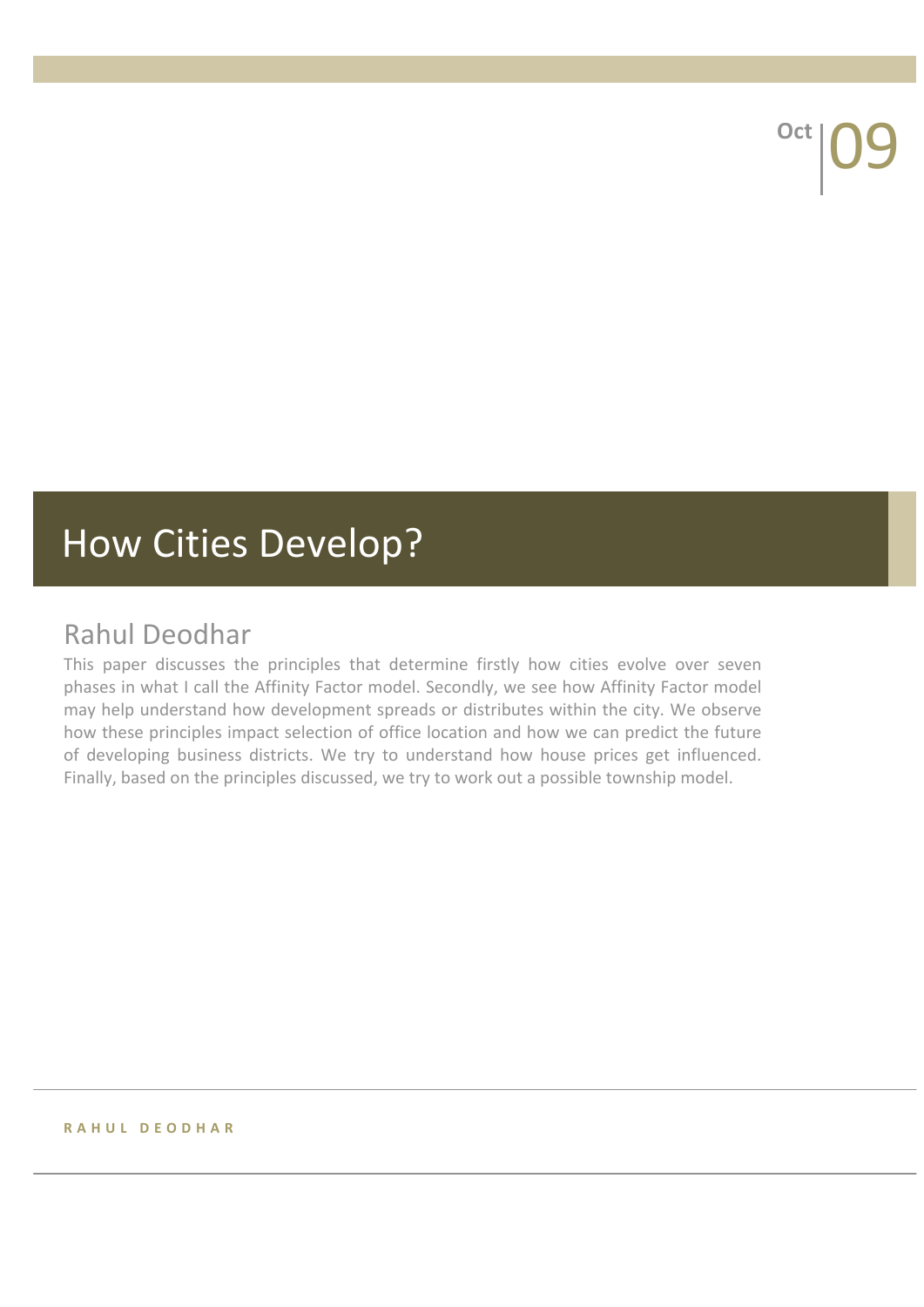#### Introduction

Real estate development in every city is unique. Still hidden within, are certain principles that are common. To understand it, we need to understand two central
 concepts.
 First,
 how
 town
 evolve
 and
 second
 how
 evolution
 happens within
a
town.

I propose a seven-phase model explaining how a population surrounding a business
or
factory
transforms
into
a
town.
Through
the
transformation
we
point to some important developments in terms of people and their work.

The paper postulates a growth model called "Affinity Factor Model" to explain how localities develop within a town. "Affinity factors" are those that drive the citizens
towards
them
–
e.g.
business
district
and
schools
are
key
affinity
factor.

The models help us understand why airports, usually built outside city limits, attract residential populations. Or, on a lighter note, we can guess where a company
will
locate
its
office!

We also derive a method to understand relative pricing between different areas. Further, we look at fundamental ideas for knowing if house prices are higher.

I also propose a structure of a township centred around a workplace based on first
principles.

#### **License**

The work can be shared for non-commercial use through proper attribution as explained in Creative Commons Attribution-Noncommercial-Share Alike 3.0 *Unported
License*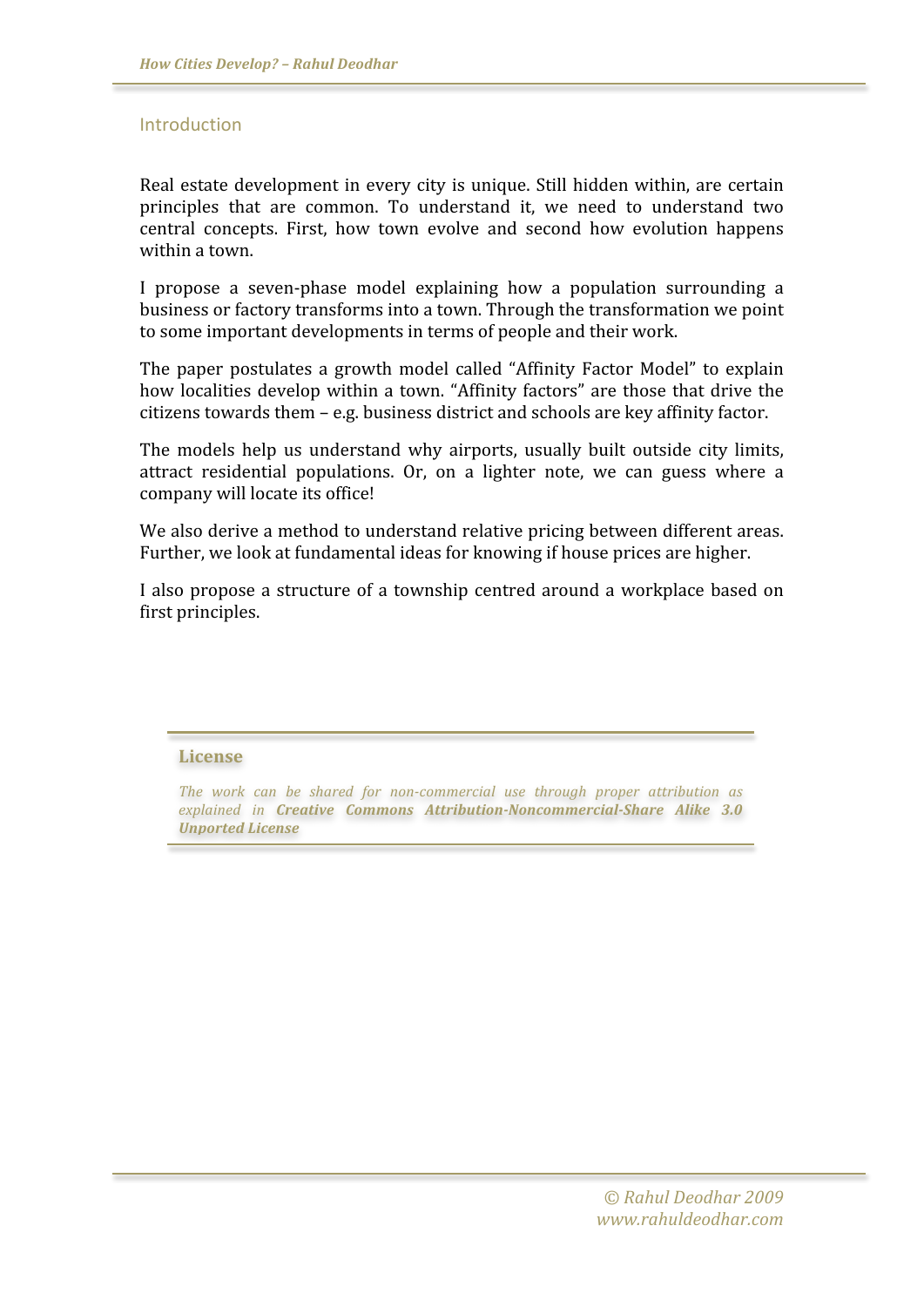#### How
do
localities
develop?

A
fresh
or
new
town
forms over
following
seven
phases.

- Phase I) Seed Phase: In this phase the seed of development is sown. This is typically
a
business
district
or
 factory
is
established.
The
business district is planned with a certain population in mind. The people who
work
here
live
here.
- Phase II) **Development of Support infrastructure**: In this phase support infrastructure
develops.
This
leads
to
slight
increase
in
population. Generally, planners already account for these. This typically includes:
	- Retailers for regular goods (groceries, pharmacy stores, gas
	stations
	etc)
	- Support
	services
	e.g.
	(food
	take‐away,
	lawn
	management, domestic help, plumbing and electrician services etc)
- Phase III) **Business Expansion**: The dominant businesses attract other supporting industries and a factory settlement starts becoming a town.
	- This
	 leads
	 to
	 further
	 population
	 expansion
	 but
	 the population
	still
	lives
	closer.
- Phase IV) **Strengthening of support infrastructure**: In this phase the support infrastructure itself becomes an income generating activity.
 The
 breadth
 and
 depth
 of
 services
 increases
 drastically leading improvement in quality of life. Typically,
	- Consumer
	 durable
	 retail
	 (car
	 showrooms,
	 Electronic goods
	showrooms
	etc)
	start
	growing
	- A mall or departmental stores opens in the vicinity.
	- These activities add to the population that predominantly works
	in
	support
	sector.
- Phase  $V$ ) **Developing Business hub**: In this phase the locality turns into a business
hub
or
a
popular
town.
	- Now
	 we
	 significant
	 percentage
	 of
	 population
	 travelling from
	newly
	emerging
	localities
	in
	the
	proximity.
	- Crowd movement (travel in and travel out) gains importance
	 and
	 infrastructure
	 is
	 usually
	 created
	 to support
	this.
	- Now
	 the
	 established infrastructure
	 needs
	 to
	 support resident population full time (work and after work) and daily
	migrant
	population
	part
	time
	(during
	work).
	- Support
	infrastructure
	is
	strained.
	- Support services become costlier
	- Slums start appearing in the locality
- Phase VI) **Super straining**: In this phase municipal innovations in debottlenecking,
 infrastructure
 additions
 create
 some
 relief. Though
 slums
 increase
 and
 cost
 of
 doing
 business
 starts skyrocketing.
	- Slums
	expand
	to
	artificially
	reduce
	cost
	of
	doing
	business aggravating
	the
	strain.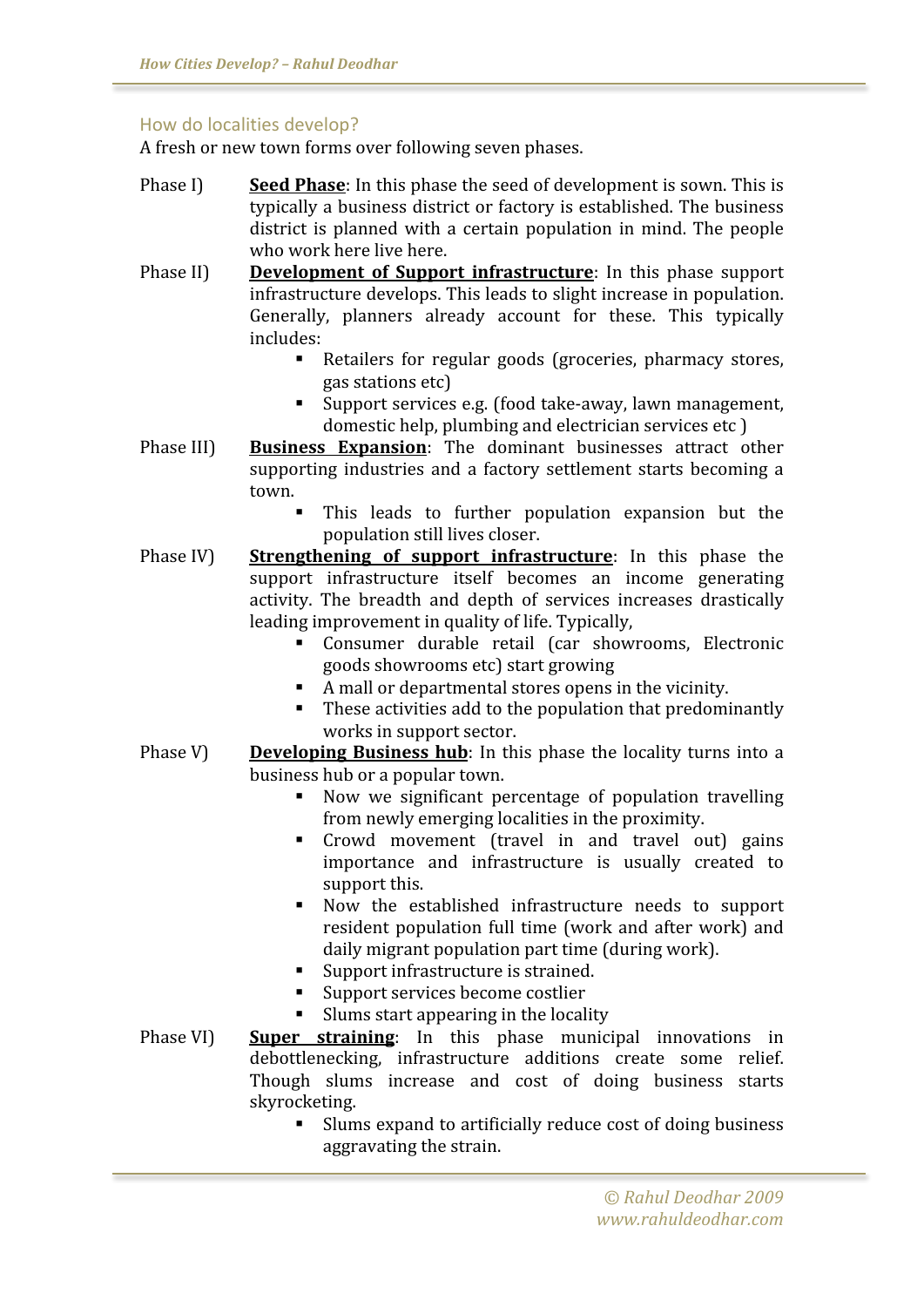- Infrastructure now has to support far too many people.
- Commute times skyrocket accompanied by rising real estate
prices.
- Investors
 and
 companies
 start
 looking for
 alternative locations but are wary of moving out of the town.

Phase VII) **Sustainability**: After coming to a breaking point wherein a nearby locality starts becoming a location of choice for businesses.

- The new locality has benefit of better-planned infrastructure
and
lower
cost.
- It has advantage of being closer to a popular town.
- Our current town shrinks in size and starts undergoing a change
in
character.
- This phase involves higher municipal taxes and spending.

Note that phases III and IV iterate for a while with town management developing
new
infrastructure
leading
to
further
business
expansion.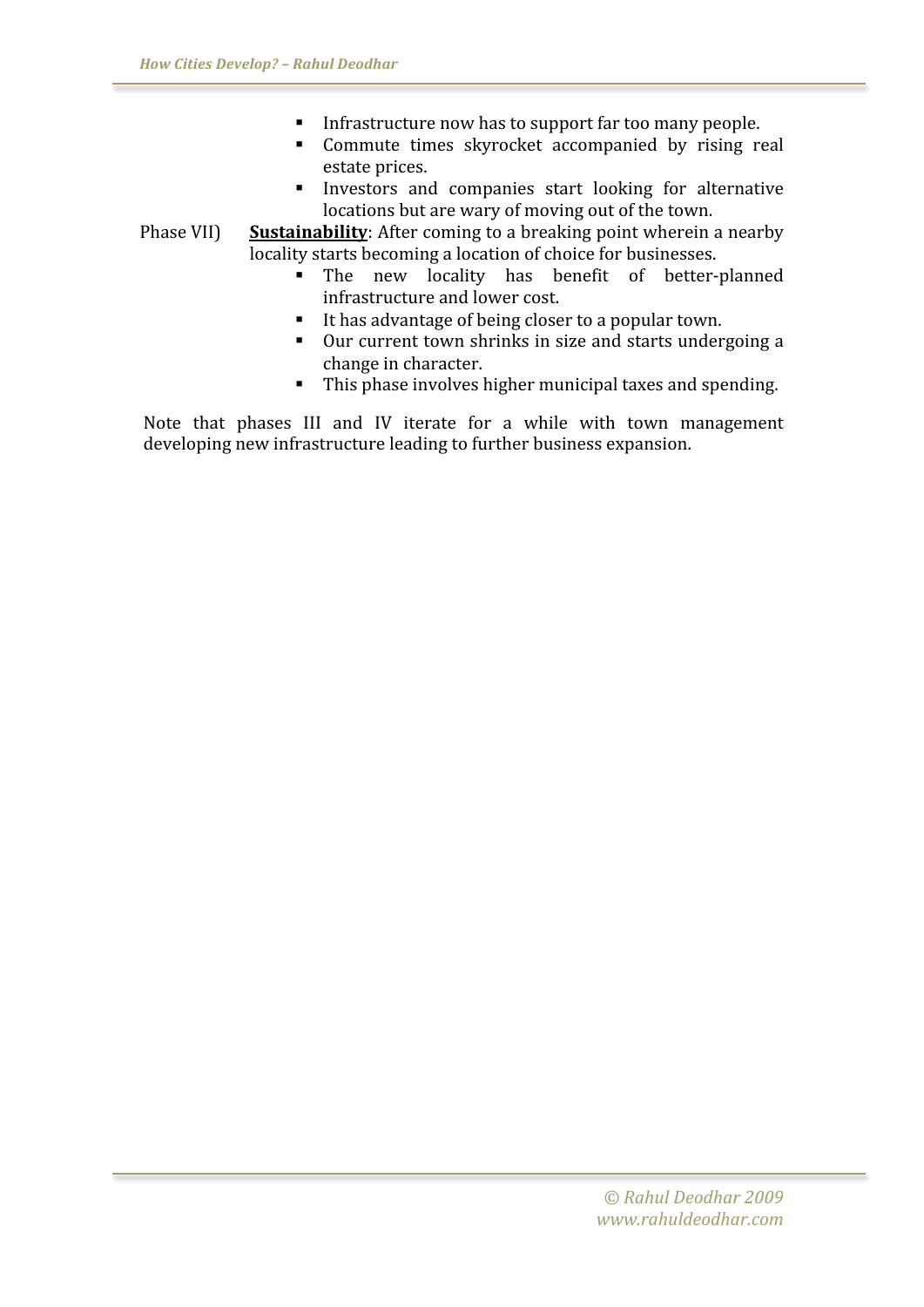#### Affinity
Factor
Model

There are some characteristics that attract us to any locality within a city. Such preferences
 lead
 to
 clustering
 of
 similar
 people –
 though
 they
 never
 meet
 or interact
 with
 each
 other.
 Affinity
 factor
 model postulates
 a
 basic
 framework through
which
we
can
aggregate
these
factors.

- 1. Affinity
factor
is
factor
that
attracts
people
to
a
residential
location.
	- a. Affinity
	 factors
	 exert
	 a
	 force
	 that
	 can
	 be expressed
	 similar
	 to gravitational
	force.
	- b. The force of attraction between an Affinity factor and a locality (neighbourhood)
	 is
	 directly
	 proportional
	 to
	 importance
	 of
	 factor and
	 inversely
	 proportional
	 to
	 the square
	 of distance
	 between them.
	- c. Since
	there
	is
	no
	documentation
	and
	calculation
	of
	affinity
	factors, we cannot surely say if we should use distance or square of distance
	as
	in
	Newton's
	law
	of
	gravitation.
	- d. The
	 ultimate
	 preference
	 of
	 location
	 is
	 a
	 vector
	 sum
	 of
	 all
	 the attraction
	forces
	acting
	on
	the
	locality.
- 2. The
evaluator
relatively
sets
importance.
	- a. A single worker tends to set higher weight for proximity to workplace.
	- b. Parents
	tend
	to
	set
	higher
	weight
	for
	proximity
	to
	schools.
	- c. Cities
	located
	near
	water
	bodies
	tend
	to
	value
	waterfronts.
	- d. Importance
	is
	also
	accretive.
		- i. A
		 business
		 district
		 employing
		 larger numbers
		 gets
		 higher importance.
		- ii. The
		importance
		also
		increases
		if
		composition
		of
		businesses is
		more
		diverse.
- 3. Distance
here
is
actually
"commute"
rather
than
actual
distance.
	- a. Commute
	 is
	 actually
	 the
	 distance
	 one
	 can
	 travel
	 in
	 acceptable travel
	time.
	- b. For
	workplace
	it
	is
	the
	commute
	to
	workplace.
	- c. For
	school
	it
	is
	function
	of
	child's
	commuting
	time
	+
	commute
	time between
	 nearest
	 parent's
	workplace
	 and
	 school.
	 The
	 second
	 part reduces,
	as
	kids
	get
	older.
- 4. Affinity
factors
can
be
of
various
types:
	- a. Natural factors, e.g. beach, hill, lakefronts, special parks, etc.
	- b. Man‐made
	 e.g.
	 parks,
	 gardens,
	 palaces,
	 churches,
	 temples,
	 town squares,
	etc.
	- c. Leisure
	driven,
	e.g.
	football
	clubs,
	golf
	courses,
	etc.
	- d. Convenience
	based
	e.g.
	work
	place,
	school,
	etc.
	- e. Safety
	based
		- i. Physical
		safety
		–
		swamp,
		landslide‐prone,
		etc
		- ii. Social
		 safety –
		 good neighbours,
		 walk‐safe
		 routes
		 to stations,
		bus
		stops
		etc.
- 5. Amongst
the
various
Affinity
factors
work
place
(business
district,
factory etc)
and
school
are
dominant
ones.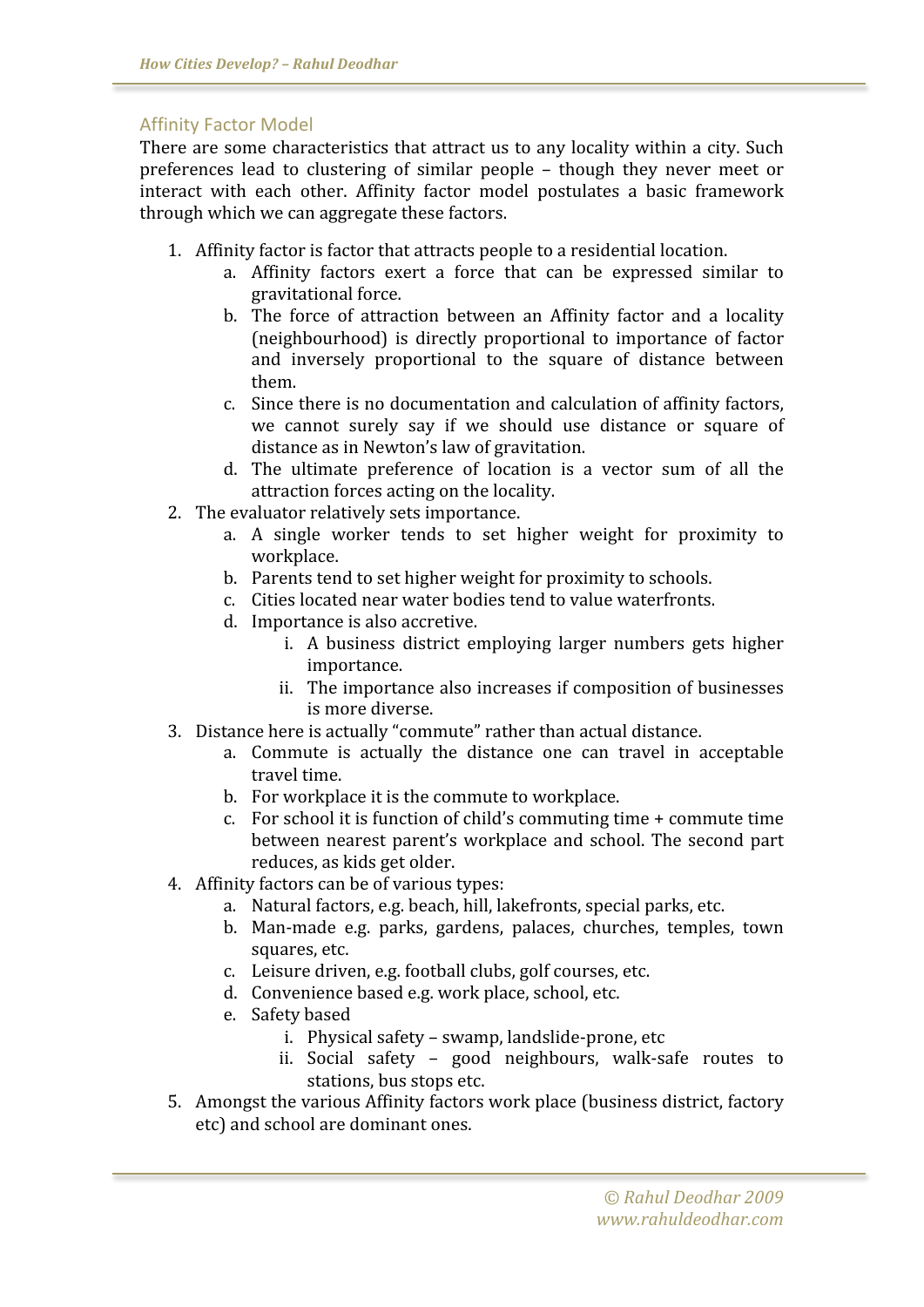# Concept
of
Commute

It is important to understand what I mean by "commute" in little more detail.

- 1. Commute
refers
to
distance
travelled
in
acceptable
travel
times.
- 2. Acceptable
travel
time
changes
over
time
as
city
grows.
	- a. In
	mega‐cities
	the
	times
	are
	higher
	than
	30mins
	(one
	way)
	journey often
	reaching
	90mins
	(one
	way).
	- b. Smaller cities tend to have 10 to 15 mins (one way) journey times are
	normal.
	- c. Journey
	is
	by
	car
	or
	public
	transport
	and
	some
	5‐10min
	time
	is often
	added
	to
	walk
	to
	and
	from
	station
	or
	bus‐stops.
- 3. The
distance
travelled
in
the
commute
time
changes
dramatically
with improving
infrastructure.
So
metro
rail,
rapid
transit
systems
allow people
to
travel
further
in
the
same
time.
- 4. The
distance
variable
is
interpreted
	- a. Based
	 on certainty
	 of
	 commute
	 time:
	 A
	 30‐min
	 drive
	 (average time) through safe lonely roads is preferred over 30-min drive through
	mostly
	crowded
	roads.
	- b. Based on safety: A 45-min drive through absolutely safe roads is preferred
	over
	20
	min
	drive
	through
	disturbed
	neighbourhoods.

# Dispersion
development
and
Subsequent
Affinity
factor
development

Dispersion development is the understanding of how population settles given the
 Affinity
 factors
 existence.
 Subsequent
 Affinity
 factor
 development
 is
 a function of the existing and planned settlement. These two phenomena compliment each other iteratively. The overall development is thus fractal in nature.

Dispersion
Development
 helps
 us
 understand
which
areas
will
 see
 house
 price rise. It can help predict median prices in a locality. It can definitely predict relative
price
ranks
between
localities
or
neighbourhoods.

Subsequent affinity factor development is dependant on dispersion at the time. This
helps
understand
practical
questions.
We
can
predict
where
a
company
will relocate its office. We can predict if new business district will be successful or not.
We
can
even
design
strategy
to
make
it
a
success.

Let us first examine these two concepts and then answer the practical questions.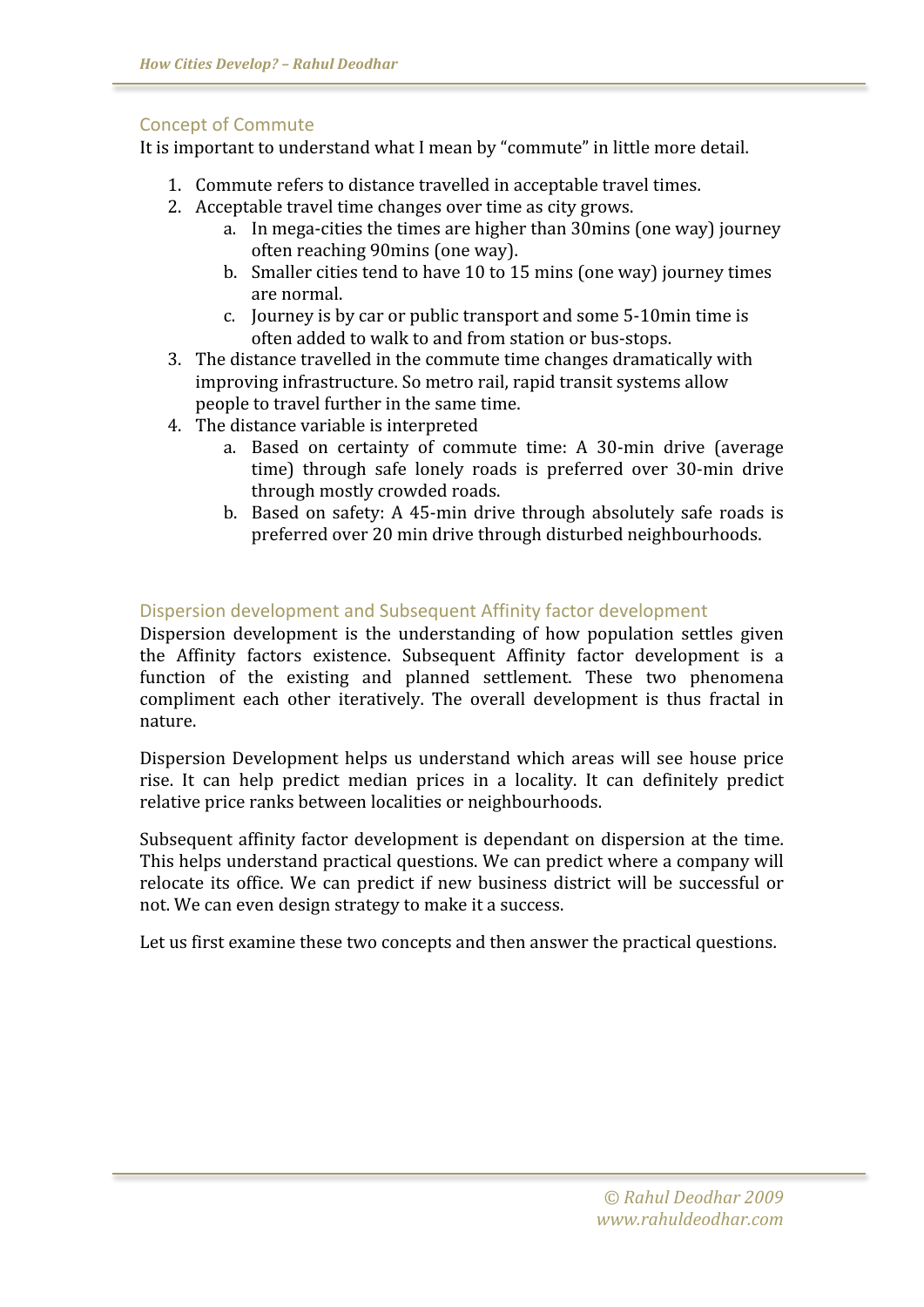#### Dispersion
development

The
Affinity
factor
model
drives
how
the
dispersion
of
the
city
occurs.
Dispersion forces radiate out of affinity factor like, business districts (or workplaces) that are
 first
 affinity
 factor. Such
 dispersion
 forms
 areas
 based
 on
 commutes.
 The innermost
circle,
representing
shortest
commutes,
develops
first.

#### Single
Affinity‐Factor
dispersion

We can see a good example of such one-factor influenced
 development
 at
 industrial
 townships
 or settlements around as single manufacturing plant. Here
commutes
are
often
as
low
as
10 mins.

The
development
starts
closer
to
factory
gates
as
this minimizes commute time (even in this small scale). Development eventually moves outward gradually in a
 circular
 fashion.
 The
 concentric circles
 represent commutes.





Now
if
we
add
a
connection,
say
a
road
or
metro link
then
we
influence
the
dispersion.
Dispersion around
 the
 Affinity
 Factor is
 higher
 along
 this connection
 as
 commutes
 are
 easier
 along
 the road
 or
 metro
 lines.
 The dispersion
 is
 now skewed
along
the
road
or
metro
line.
The
shaded area
represents
the
new
dispersion.

However, rarely do we have such single factor examples in real life. Usually as additional
 factors
 get
 introduced
 we
 start
 getting
 skewed
 distributions. Fully formed
cities
are
examples
of
multiple
affinity‐factor
driven
settlements.

#### Multiple
Affinity
factor
development

We can therefore extrapolate the dispersion
 in
 multifactor
 localities. As mentioned,
 the
 Affinity
 factors
 forces are
 vector
 additions
 and
 various combinations
 can
 be
 worked
 upon based
 on
 type
 of
 Affinity
 factor
 and commutes.

Alongside
we
have
shown
an
example
of 3
 factor
 dispersion
 (shaded)
 with
main road
 (arterial
 connection)
 and
 an



anciallary
 road
 (e.g.
 a side
 road).
 The
 scheme
 is
 indicative
 and
 not mathematically
modelled.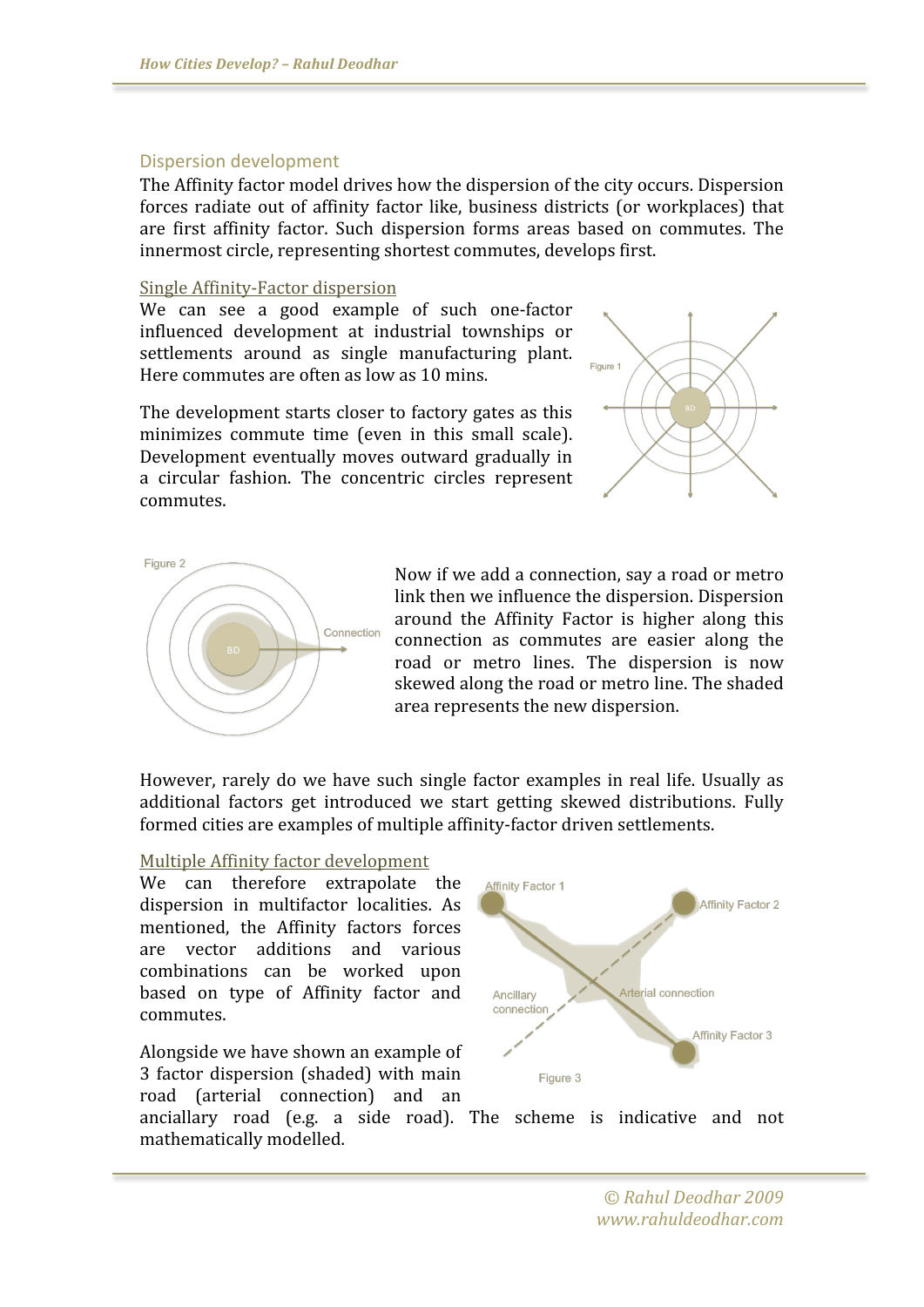## Subsequent
Affinity
Factor
Development

Just as Affinity factors influence dispersion, dispersion also influences new developments. This refer to development of new business districts or expansion of
existing
business
districts
or
development
of
other
Affinity
factors.
This
means based
 on
 current
location
 (home
 and
workplace)
 of
 population
we
 can
 predict what areas are more likely to be the next business districts.

There
 exists
 between
 Affinity
 Factors
 and
 dispersion an interdependence.
 The fractal
nature
(iterative
with
simple
rules)
of
development
possibly
causes
this.

The interdependence is breakable and initiating a new Affinity Factor usually creates
forces
of
distortion.
This
new
affinity
factor
has
to
be
a
high
importance factor and cannot simply be a park or garden. Usually, new airport, new business district
(Canary
Wharf
e.g.)
has
the
potential.
Still,
such
new
 factors
take
longer to
pay‐back
for
investors.

## Impact
of
zoning
and
other
regulations

The
arguments
and
ideas
above
are
essentially
for
an
organically
developing
city. Zoning
 directs
 or
 channelizes
 the
 development
 but overall
 organic
 nature remains.
Since
development
is
iterative,
a
5‐year
zoning
limitation
(e.g.)
will
alter the
 cities
 development
 course
 forever
 though
 its
 influence
 wanes
 with
 time. Hence when we are looking at a city and its future development, it is important to
know
the
history
as
well.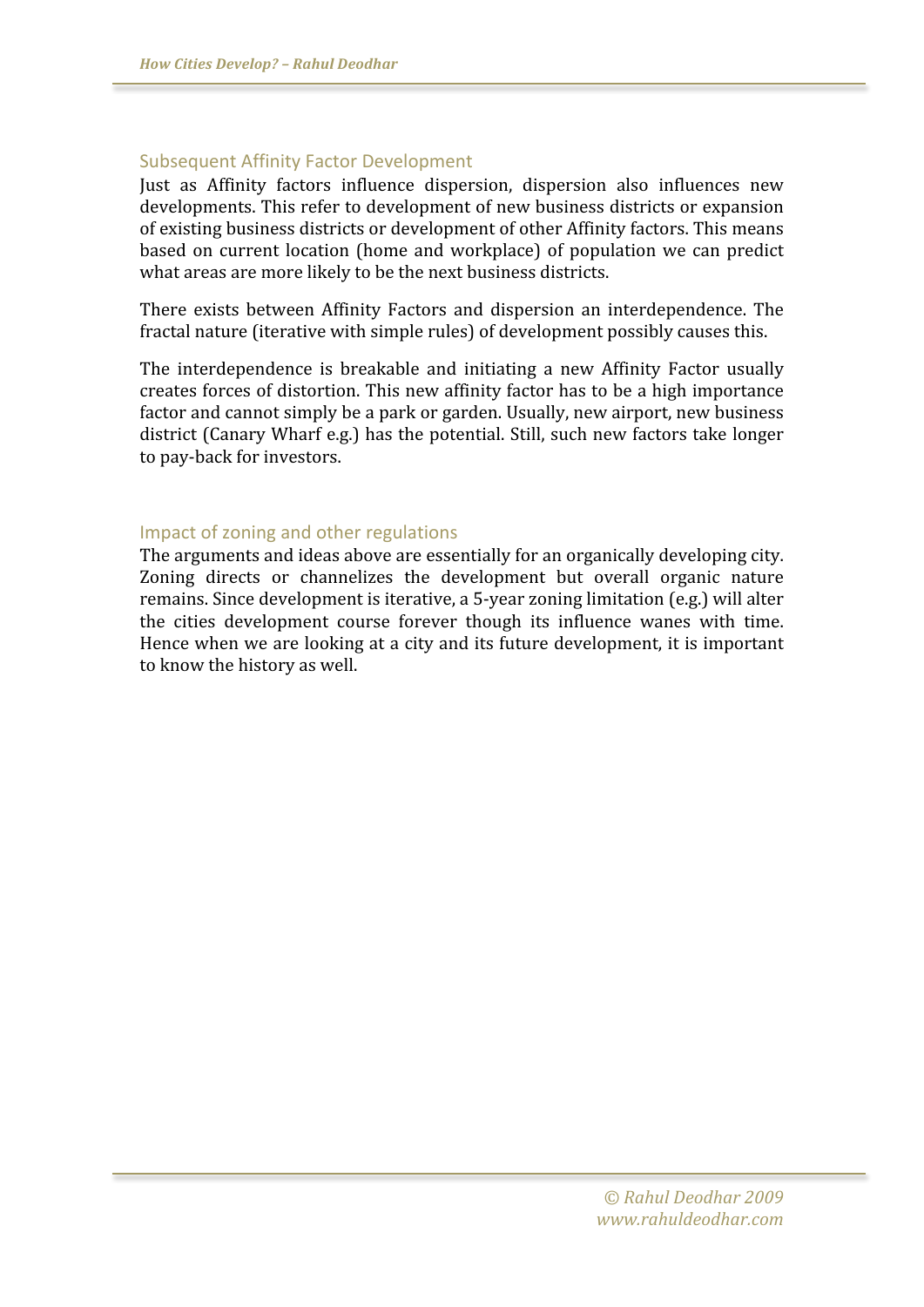# Some
practical
observations
and
insights

Now
 let
 us
 use
 the
 concepts
 above
 and distil
 them
 into
 practical
 applications. These should help real estate brokers, developers, investors and users to understand development better. I have included price understanding separately. I
would
love
to
hear
examples
reinforcing
or
contradicting
these
observations.

#### Where will a new office be located?

Imagine a company that has to shift its office. The new office, ideally, should be located so that it is convenient for employees, customers and suppliers to reach. So it follows that if we construct importance and spread of employees, customers and suppliers we can find the optimum location. This gives us a neat logic for why businesses often seen clustered around a location. So we can infer the following:

- 1. The
importance
 of
 top
management
 residential
 dispersion
is
 higher
and in
some
cases
it
is
only
thing
that
matters.
	- The office location is mostly the most convenient location for top management
	(or
	key
	decision
	makers).
	- This results in most offices locating closer to prestigious residential
	 areas
	 resulting
	 in
	 longer
	 commutes
	 for
	 most
	 of
	 the employees.
- 2. Existing
companies
give
good
indication
where
offices
might
be
located
	- If a new metal company wants to set up office, it will prefer an area where
	lot
	of
	metal
	companies
	are
	already
	thriving.
	- Old, established metal companies might choose to pioneer a new location based on its brand value.
- 3. This
explains
the
presence
of
shop
clusters
along
various
streets
in
cities for
unbranded,
un‐malled
or
speciality
goods.
	- Certain areas are famous for certain goods, clothes are best found in
	particular
	areas.
	- Branded
	 goods are
	 easily available
	 in
	 malls
	 (hence malled!). Singapore's Mall street (or Orchard road) is a good case study for retail
	malls
	and
	location.

#### Setting
up
new
business
districts

Success of new business districts is defined by convenience of commute for top management. The top management prefer to stay in prestigious residential areas;
so
new
business
district
must
be
accessible
from
such
areas. Therefore,
we can
infer
the
following:

- 1. If it takes more time to reach the new business district then its success odds
are
lower.
	- The travel time is measured from key decision maker residential areas
	and
	employee
	residential
	areas
- 2. If
 a
 new
 business
 district
 locates
 on
 the
 connection
 between
 old, established
 business
 district
 and
 key
 residential
 areas
 then
 it
 is
 more likely
to
be
accepted.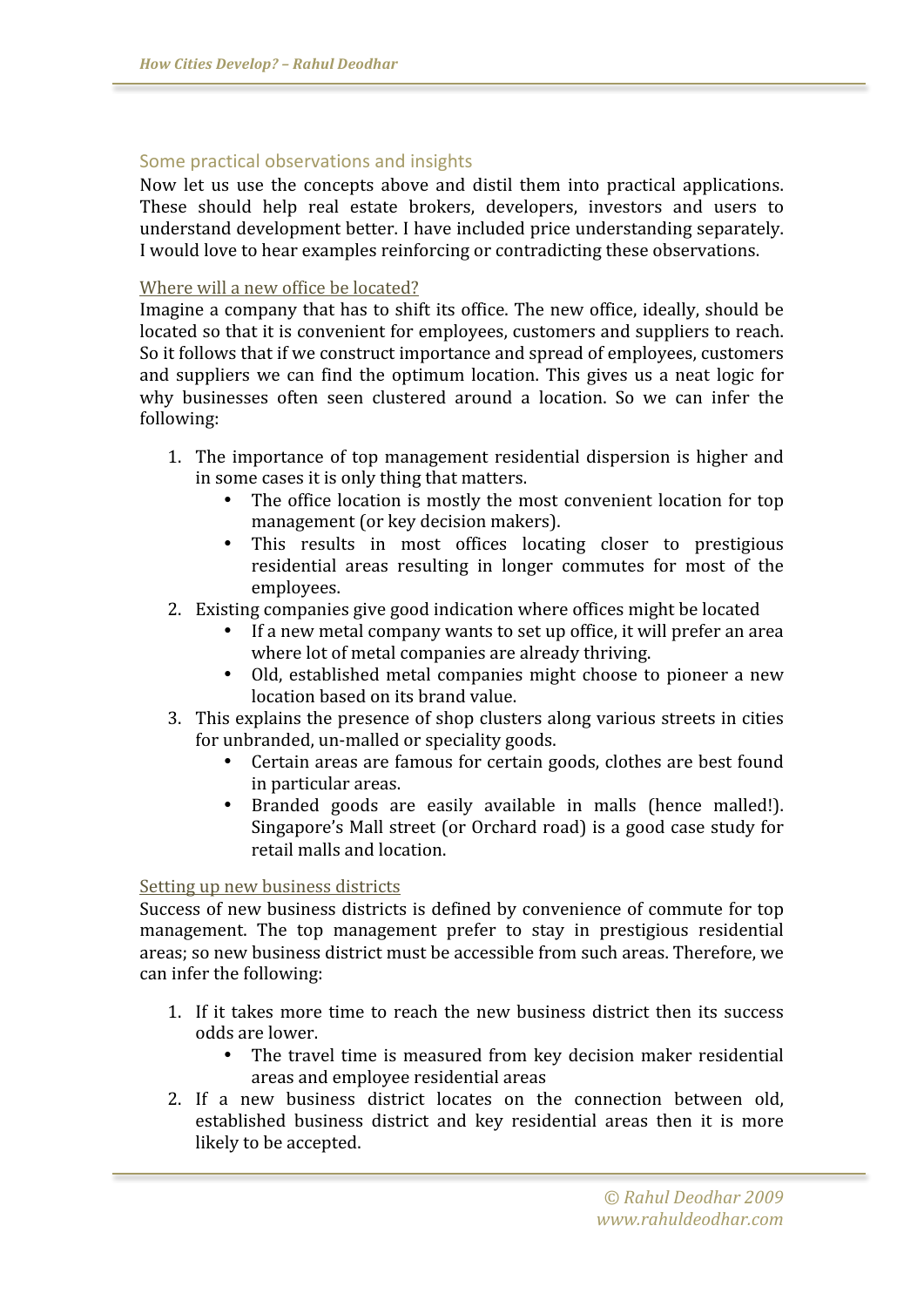- Even here it has to offer lower rentals, higher floor plates, additional
 conveniences
 like
 more
 parking
 per
 seat,
 more
 visitor parking
etc.
- 3. If connection to the new business district runs through congested, lowincome
areas
the
odds
of
success
decrease.
	- Fortunes of ailing business districts can drastically change by developing new connections (roads, rails, metro etc.) to top residential
	areas.

## Influence
of
airports

New
airports
are
often
located
outside
the
cities
where
the
aircraft
noise
will
not disturb citizens. Yet curiously, the residential areas eventually come up close to airports.
There
is
a
reason.
The
administration
usually
builds
a
fast‐lane
highway or high-speed train to the airport directly from business district. This cuts the commute
time
significantly.
Soon
we
find
that
it
is
easier
and
faster
to
commute from airport than our congested residential neighbourhood. Naturally the residential
development
moves
closer
to
airport.

Therefore,
whenever
a
new
airport
is
developed
with
a
high‐speed
connectivity then
real
estate
investment
along
the
connection
become
lucrative.

- 1. If the connection is a metro then it makes sense to buy land near the metro stations. Initially the high-speed train has no stops in between. However eventually normal metro trains run along that line and those stop
at
in‐between
areas.
- 2. If the connection is a road then red-lights or signals are best place to make
investments.
Signals
on
this
road
indicate
importance
and
therefore easier exit
- 3. If there are two connections then land between them and towards the airport
is
of
prime
significance.
- 4. Logically it may appear that near-airport lands are best used for hotels and
 other
 tourist
 infrastructure.
 But
 there
 is
 lot
 of
 residential development as well and it is not limited to low-income housing.
- 5. The
 above
 is
 general
 organic
 development
 and
 zoning
 or
 other regulations
may
prevent
or
alter
it.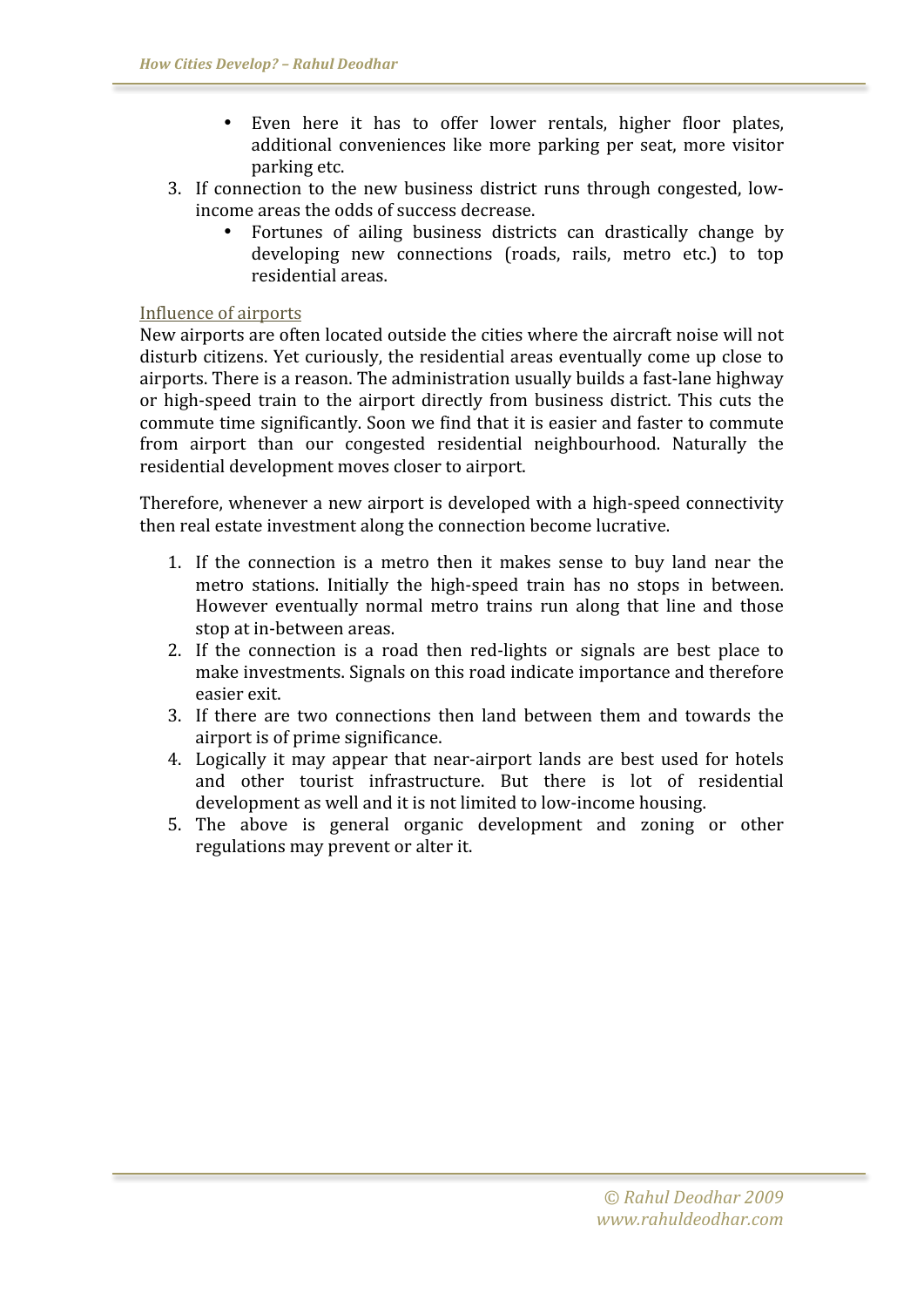# Determining
Real
Estate
prices
&
development

Understanding price is very difficult exercise. The complexity is result of twin tracks
upon
which
price
depends.
Price
varies
spatially
and
over
time.

In my experience it is better to understand fundamental price variation across the
city.
Then
we
need
to
understand
how
fundamental
prices
change
over
time. And
 finally,
 we
 superimpose
 adjustments
 for
 Real
 Estate
 industry
 cycle
 and economic
cycles.

## Spatial
distribution

Spatial distribution is easily determined using Affinity Factor model. The Affinity Factor model gives us lines of influence adding at a location. This is a vector addition implies the result has a value and direction. The value can be used to understand
relative
prices
across
localities
/
neighbourhoods.
The
direction
tells us,
indicatively,
what
Affinity
Factor
is
most
influential
and
hence
what
could
be fundamental price level. The relative ranking of neighbourhoods is constant in short
term
and
changes
only
gradually
over
decades.

Let us revisit the multiple affinity factor diagram.
Here
the
prices
in
proximity
of Affinity
 factor
 1
 (say
 industrial
 park) will
 be
 determined
 by
 wages
 in industrial
 park.
 Similarly
 prices
 near Affinity
 factor
 2
 (say
 IT
 park)
 will
 be influenced
 by
 IT
 salaries.
 Anecdotally, the
fundamental
prices
near
IT
park
will be
 higher
 than
 those
 around
 Industrial park.



However, the prices at the central intersection will derive from all three factors. Further, if Affinity Factor 3 is a golf course residential community then prices around
that
will
be
driven
by
highest
income
earners
amongst
all
three
factors.

## Changes
to
fundamental
prices
over
time

We now need to understand changes in fundamental prices over time. This is a

function of median income in the business
 district
 and neighbourhood.
 Typically
 the median
income
and
 fundamental price
follow
the
path
indicated
in figure
 4.
 This
 depicts
 the
 price changes
 in
 single
 Affinity
 factor model.

As
 the
 Affinity
 factor
 is
 formed and
 developed
 the
 median income
 drops
 initially
 then
 sets on
 a
 growth
 path. The
 initial



*©
Rahul
Deodhar
2009 www.rahuldeodhar.com*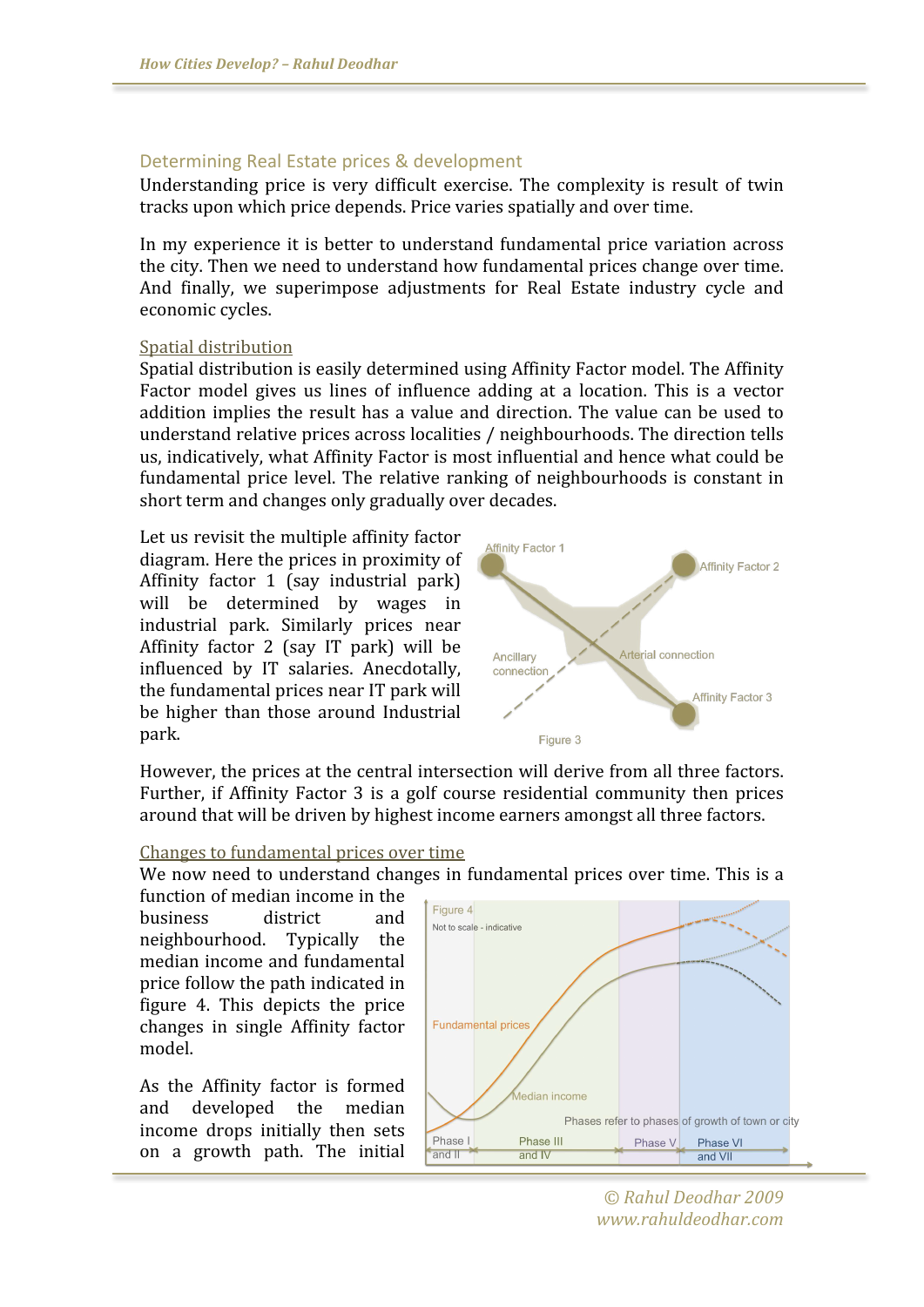drop
 happens
 as
 migrant
 population
 comes
 in
 to
 stay
 around
 the
 factor.
 This population is dependant on residents and therefore has lesser income than residents.
 If
 township
 planning
 is
 done
 properly,
 new
 growth
 opportunities emerge
leading
to
growth
in
incomes
and
therefore
fundamental
prices.

#### Actual
Price
movement

Actual price is result of certain factors weighing in on the fundamental price. Fundamental
prices
are
easier
to
defend
even
in
downturns
and
form
some
sort of floor for prices in the area. However any decision related to real estate investment must consider future actual prices. Following are the factors that affect
actual
prices:

- 1. *Loan to value ratio of banks*: Banks give certain part of house value as loan. The rest amount comes from individual / household savings. For same down
 payment,
 changes
 in
 LTV
 impact
 affordable
 house
 price drastically.
	- E.g. If down payment is \$10,000 then at 90% LTV person can afford
	 house
	 of
	 \$100,000.
	 But
	 if
	 bank
	 changes down
	 payment
	 to 80%
	then
	affordable
	house
	price
	is
	just
	\$50,000.
	So
	10%
	change
	in LTV create affordability swing of 50%. This does impact prices.
- 2. *Interest Rate Scenario*: If people believe interest rates will continue to remain
stable
on
lower
side
then
house
prices
tend
to
increase.
- 3. *Policy intervention*:
 Government
 can
 give
 tax
 breaks
 and
 incentives
 that may
impact
the
prices.
- 4. *Income profile changes*: Overall income profiles may change as type of business in the business district changes. This is creeping change and takes
longer
time.
- 5. *Business
cycles*:
The
changes
also
depend
upon
where
we
are
in
economic cycle
and
real
estate
industry
cycle.

Following
 chart,
 figure
 5,
 gives
 an example
of
actual
prices
in
a
locality over
 time.
 As
 the
 locality experiences
 growth
 the
 prices increase.
 However
 as fundamental prices
 taper
 off
 we
 see
 peak
 in actual prices and these correct thereafter.

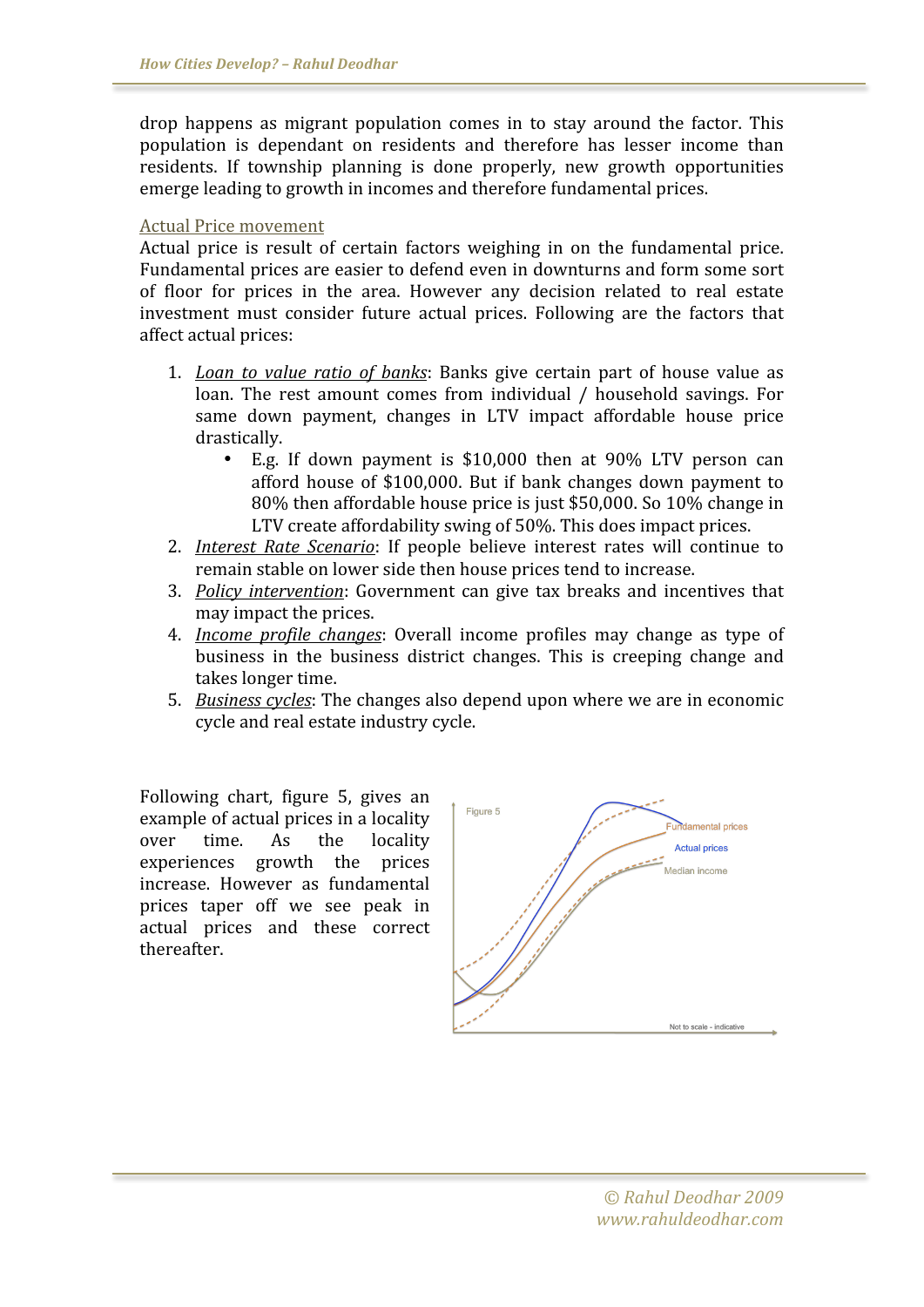# Thoughts
on
development
of
townships

It occurs that development of towns should follow flow-based design similar to safety design of stadium or amphitheatre etc where flow of people and materials is
central
design
criteria.

In a city there are four types of people as we describe below. The term "worker" here includes business owners, free lancers etc. We simply want to understand the
movement
of
people
in
and
around
the
city.
The
classification
has
no
relation to
income
differences.
The
four
types
are:

- 1. Primary
workers:
This
comprises
two
types:
	- a. Firstly the
	 people
	 who
	 work
	 in the business
	 district.
	 They
	 are
	 the central
	 work force
	 of
	 the
	 city.
	 They
	 are
	 the
	 ones
	 who
	 man
	 the computer
	terminals
	or
	factory
	machines.
	- b. Then
	 there
	 are
	 people
	 who
	 actively
	 support
	 the
	 dependant population.
	Teachers,
	health‐care
	workers
	etc.
	are
	included
	here.
- 2. Secondary
 Workers:
 These
 support
 the
 primary
 workers
 around
 the business
district.
	- a. They
	 man
	 the
	 restaurants,
	 convenience
	 shops,
	 malls
	 etc.
	 in
	 the business
	district.
	- b. They
	also
	support
	through
	mail,
	courier
	(FedEx,
	UPS
	etc).
- 3. Tertiary
Workers:
They
support
primary
and
secondary
workers
around residential
premises
and
business
district.
	- a. They
	do
	housekeeping
	at
	business
	district
	after
	it
	closes.
	- b. They
	 also
	 critically
	 support
	 the
	 primary
	 and
	 secondary
	 workers helping them before they go to work or after they return from work. E.g. Metro train operators, airlines, house-help, baby-sitters, taxi operators,
	police,
	etc.
- 4. Dependant
 Population:
 This
 includes
 school
 (including
 high‐school) children
and
senior
citizens.

#### Flow
of
people

The
flow
essentially
takes
place
in
following
steps
every
day.

- 1. Tertiary
 Workers movement
 to
 residential
 area
 before primary
 and secondary
workers
can leave
for
work.
- 2. Secondary
 Workers movement
 towards
 the
 business
 district
 before workers.
At
the
same
time
Tertiary
workers
leave
the
business
district.
- 3. Primary
Workers movement
towards
business
district
- 4. Business
 Activity
 flows
 towards and
 out
 of
 the business
 district.
 This represents clients visiting, people travelling, lunch delivery and other activity.
 Simultaneously,
 we
 have
 dependant
 movement
 in
 residential areas.
- 5. Secondary
workers
change
shifts
at
business
district
(for
evening
coffee)
- 6. Tertiary
 workers change
 shifts
 in residential
 areas
 for
 end‐of‐day convenience.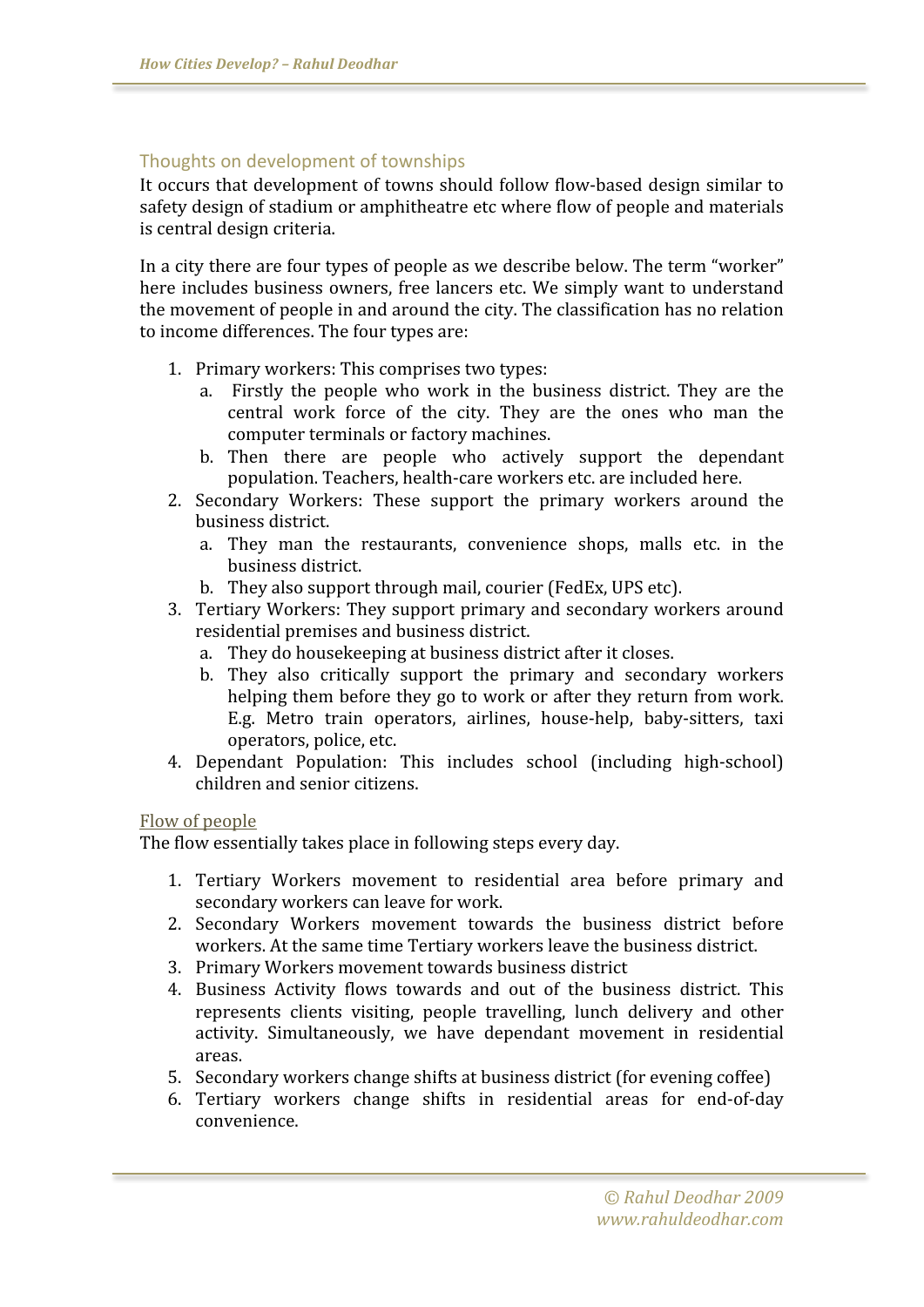7. Secondary
 workers
 go
 home
 and
 Tertiary
 workers
 move
 to
 business district.

## Flow
of
material

The
material
flow
is
logically
fitting
with
people
flow.
Material
delivery
capacity has to be allocated so that goods and material may flow in and out of the place.

- The usual material required at business district is transported before the business
district
opens
or
after
it
closes.
	- Secondary workers usually handle this activity. Same is the case for material
	support
	for
	dependants.
		- This does not impose stress on material capacity of the area.
- Material requirements of residential areas are served during the day (when transporters
cannot
access
business
districts).
- Food and other time critical material (mail) moves into the business district during the working time. The infrastructure needs to be planned for this movement. Infrastructure
implies:
	- Parking for mail vans, food vans, food delivery people etc.
	- Loading and unloading bays at offices and shops for above
- Some material delivery capacity (on roads and rail) is required to be reserved for
medical
and
emergency
services
like
fire,
etc.
This
means
even
roads
and walkways have to have safe-access in case of emergency.
- Generally some capacity is required for moving construction machinery and materials
as
there
is
always
some
construction
going
on.
	- This includes utilities (power, water, gas, telephones) lines maintenance,
	cement
	trucks
	(when
	time
	critical)
	etc.
	- Construction equipment and heavy machinery is moved after hours.
- If the central Affinity Factor is a factory then there is high material movement and
that
requires
separate
connectivity
routes.

## Proposed
Township
model

Above ideas can be used to create an easy access township model. One such model
could
be
as
shown
alongside.
We
draw
a
representative
segment
of
a
town –
often
called
sector.

- 1. The
 area
 within
 the
 circle
 is walk‐able.
 The
 bigger
 circles denote
longer
distances.
- 2. Business
 district
 is
 big
 circle probably
 distance
 covered
 by taxi
in
the
first
meter
reading
or 10‐min
drive
time.
- 3. Business
 district
 is
 high‐density area.

LIG
 represents
 lower
 income
 group residential
area.

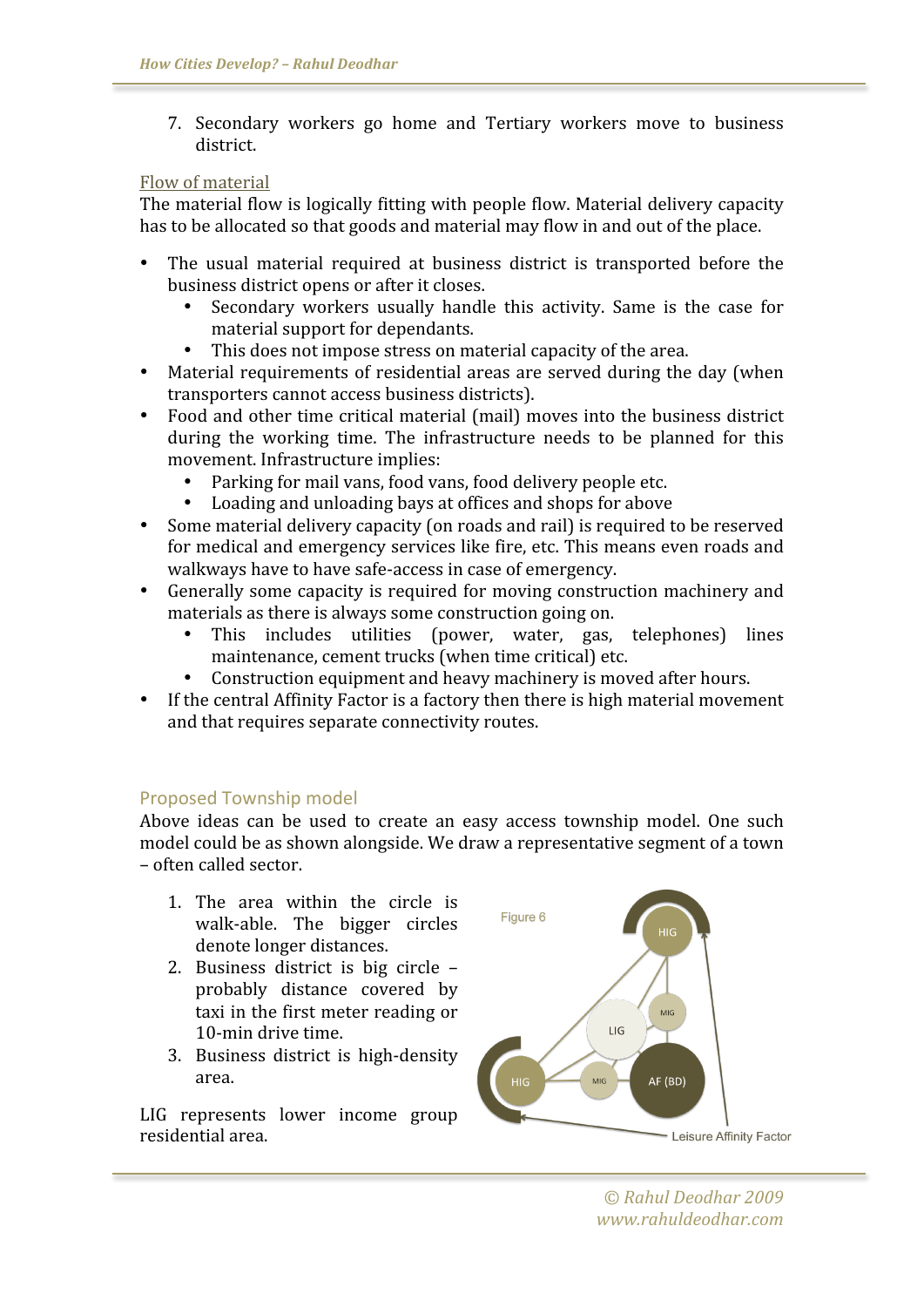- 1. That
 is
 close
 to
 BD
 (Business
 district)
 and
 well
 connected
 from
 other residential
areas.
This
is
to
reduce
cost
to
LIG
dwellers.
- 2. This
is
high‐density
residential
settlement.
- 3. No
specific
dependency
ratio
(workers
to
dependants).
- 4. High
public
transport
frequency
and
options

MIG
is
middle‐income
group
residential
area.

- 1. Accessibility
is
maintained
- 2. It is low-density settlement. Further because of nature of cities there are less
middle‐income
group
people
as
compared
to
LIG.
- 3. Dependency
ratio
is
usually
lesser
than
average.
- 4. Car
 or
 personal
 vehicles
 infrastructure
 in
 addition
 to
 high
 frequency public
transportation.
	- a. Limited options for public transport are fine just the frequency should
	be
	high
	- b. Typically
	to
	LIG
	and
	BD

HIG
refers
to
rich
people
residential
area.

- 1. This is usually located around a leisure factor like beach-fronts, lakefronts
etc.
- 2. Very
low
density
settlement
comprising
large
properties.
- 3. Dependency
ratio
is
high.
- 4. Better
automobile
or
personal
vehicle
infrastructure
is
required.
	- a. Additionally,
	 high
	 frequency
	 public
	 transportation
	 is
	 required
	 as there is lot of tertiary work force supporting this area.
	- b. Direct
	high
	speed
	highway
	to
	business
	district
	is
	required
	- c. Public
	transportation
	is
	required
	to
	LIG
	(high
	frequency)
	and
	MIG (medium
	to
	low
	frequency
	is
	fine)

For
 bigger
 towns
 the
 sectors
 can
 be arranged
as
below.
Alternatively
 there
can be
 multiple
 ways
 in
 which
 we
 can
 create township
 while
maintaining
 the
 principles discussed
above.